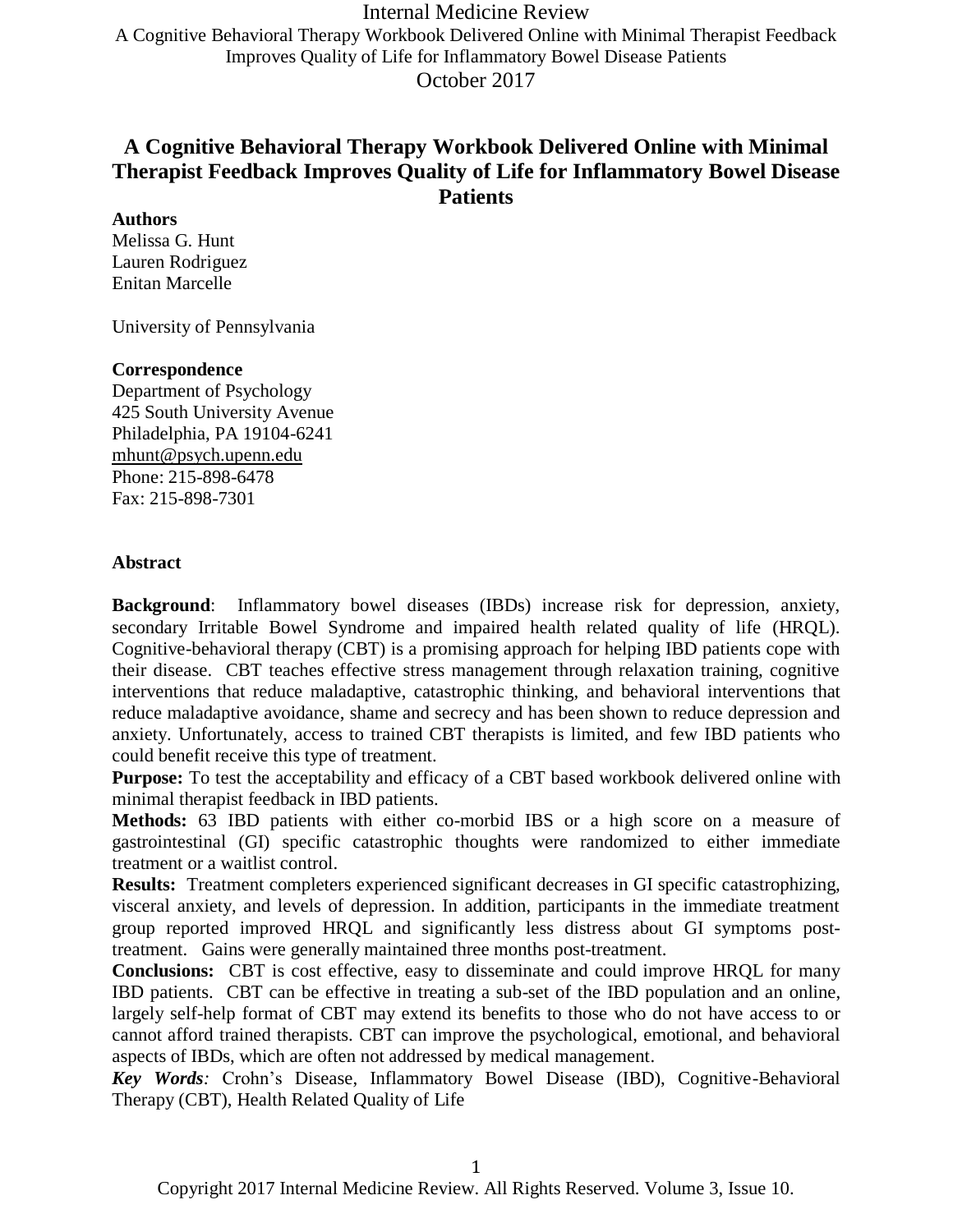A Cognitive Behavioral Therapy Workbook Delivered Online with Minimal Therapist Feedback

Improves Quality of Life for Inflammatory Bowel Disease Patients

October 2017

### **Introduction**

Patients suffering from Inflammatory Bowel Diseases (IBDs) are at increased risk relative to the population for co-morbid psychiatric disorders such as depression and anxiety (1). While there is some controversy about the impact of depression and anxiety on actual disease activity, there is no question that psychiatric co-morbidity negatively impacts health related quality of life in IBD patients (2, 3, 4). This remains true even when you control for the severity of the disease (5). Moreover, psychological stress has been reported to be a strong predictor of symptomatic disease course (6, 7, 8) and stress has been linked to increased inflammation (9). There are a variety of mechanisms by which psychological stress/distress has been proposed to affect inflammation, including hypothalamicpituitary-adrenal (HPA) axis dysfunction, alterations in bacterial-mucosal interactions, effects on mucosal mast cells and mediators such as corticotrophin releasing factor (CRF) (10, 11). In addition, psychological distress is strongly related to *perceived* health in IBD patients over and above actual disease severity (12). This suggests that effective, targeted psychotherapy, as an adjunct to appropriate medical management, might significantly improve patient outcomes in a subset of IBD patients with identified comorbidities and psychological risk factors (13). Unfortunately, IBD patients with psychiatric co-morbidities do not usually receive appropriate mental health interventions, even when their care is being managed by GI departments in large tertiary care facilities (14). This is especially unfortunate since adjunctive psychotherapy has been shown to significantly reduce health care utilization and sick days in IBD patients  $(15)$ .

Of the possible therapeutic approaches, including stress management, psychodynamic psychotherapy, hypnosis and cognitive-behavioral psychotherapy (CBT), CBT has the most evidence suggesting that it might be efficacious in reducing depression and anxiety and improving HRQL in IBD patients, though it generally has limited or no impact on actual disease status or objective inflammatory markers (13, 16). Trials with adolescents have been particularly promising. For example, targeted CBT (compared to treatment as usual) has been found to improve global psychosocial functioning and reduce depressive symptoms in youth with IBDs (17, 18). Recent trials with adults have been somewhat more mixed, with most studies showing benefits in at least one or two domains but not necessarily in others (19). One of the most methodologically rigorous trials showed good short term effects on psychological outcomes and quality of life (21) but weak to no long-term maintenance of gains and no impact on objective measures of disease activity (22). However, that particular trial only included patients whose IBD had been in remission for at least 3 months at the outset of the trial, and did not target individuals with known psychological risk factors, raising the question of floor effects. CBT would be expected to be more effective when people were either currently psychologically distressed and/or actually coping with the stressors imposed by the disease.

IBD patients are also at significantly increased risk for developing secondary irritable bowel syndrome (IBS) (23). Comorbid or secondary IBS reduces HRQL in IBD patients, even when they have been in sustained remission (confirmed by endoscopy), and is associated with heightened risk for depression and anxiety (24, 25, 26). CBT is a strongly empirically supported treatment for IBS, whether delivered in person (27), online (28, 29), or in a purely self-help format (30). Indeed, a number of meta-analyses have shown psychological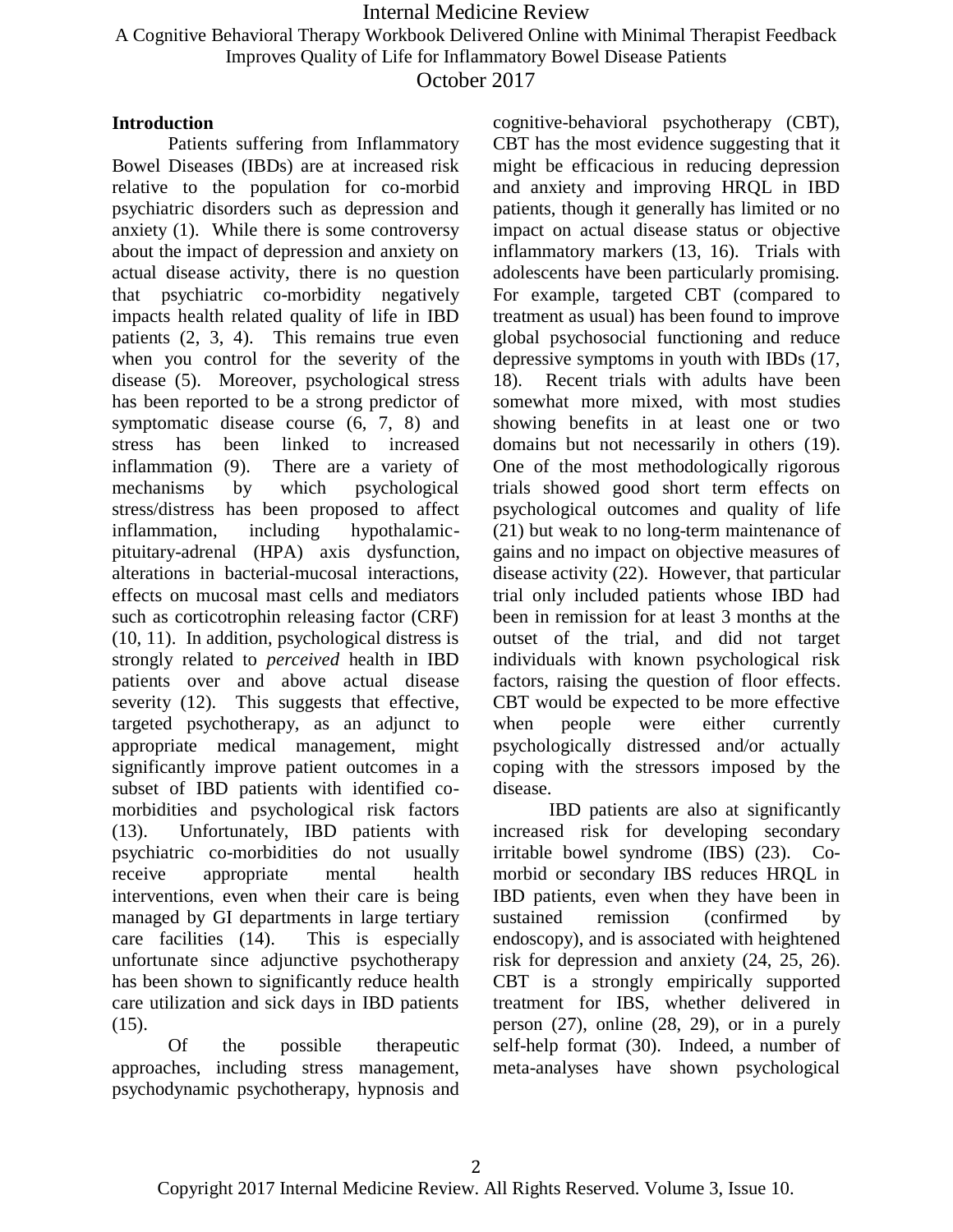A Cognitive Behavioral Therapy Workbook Delivered Online with Minimal Therapist Feedback

Improves Quality of Life for Inflammatory Bowel Disease Patients

October 2017

interventions for IBS to be both effective and long-lasting (e.g. 31, 32).

If CBT can indeed be helpful to a subset of at-risk IBD patients, the main challenge becomes access to treatment (33, 34, 35). Even in the United Kingdom, where the National Health Service generally recommends CBT as the front-line treatment for many psychological disorders, access to trained CBT clinicians is limited, especially in some geographic regions (36). Thus, many clinicians have called for other methods of dissemination, including online delivery of CBT, for a range of disorders (37). Such internet based interventions are generally found to be as efficacious as face-to-face, in person therapy for patients with both depression and anxiety (38, 39, 40) and for health related problems (41, 42) including IBS (43).

The goal of this study was to test the efficacy of a CBT based workbook, delivered online with minimal therapist feedback for IBD patients. We targeted individuals with either secondary IBS or with a known psychological risk factor for poor HRQL in chronic GI disorders (44). We adapted an existing internet protocol that had been developed and tested in the treatment of IBS (29, 30). The workbook was updated to include additional sections specifically on Inflammatory Bowel Disease (IBD) and was titled *Stress Management for Irritable Bowel Syndrome and Inflammatory Bowel Diseases*. The treatment utilizes a GI informed, cognitive-behavioral approach to managing stress, targeting anxiety and depression, reducing distorted, catastrophic thoughts and visceral hypersensitivity, and reducing behavioral and experiential avoidance through both behavioral experiments and targeted exposure therapy. The workbook is made up of 9 chapters and was broken up into six modules for the purposes of the study.

### **Methods**

This study was approved by the Institutional Review Board at the University of Pennsylvania. All subjects were provided with an explanation of the research apprising them of potential risks and benefits. Active, informed consent was obtained from all participants before they were allowed to proceed to the intake questionnaires. Participants

*Sample:* 78 individuals completed intake questionnaires to determine eligibility into the study. A total of 63 subjects met eligibility criteria and were consented into the study (47 female, 13 male, 3 declined to identify). 32 participants were randomized to the immediate treatment group, and 31 randomized to the waitlist control group. The sample consisted of 62 Crohn's Disease patients and 1 patient with Ulcerative Colitis. Nine patients had also been diagnosed with comorbid IBS. Ages ranged from 19-59 years old  $(M = 36, SD = 10)$ . The majority of the sample (92%) was white, with 1.5% of the sample each reporting being Asian, black or of mixed race. According to the results of the Harvey Bradshaw Index, 21% of the sample reported being in remission, 38% reported mild disease activity, 38% reported moderate disease activity and 3% reported severe disease activity. Of the 32 participants randomized to immediate treatment, 16 (50%) actually accessed the workbook at least once and were considered to comprise the intent to treat sample. See Figure 1 for Consort Diagram of study participation.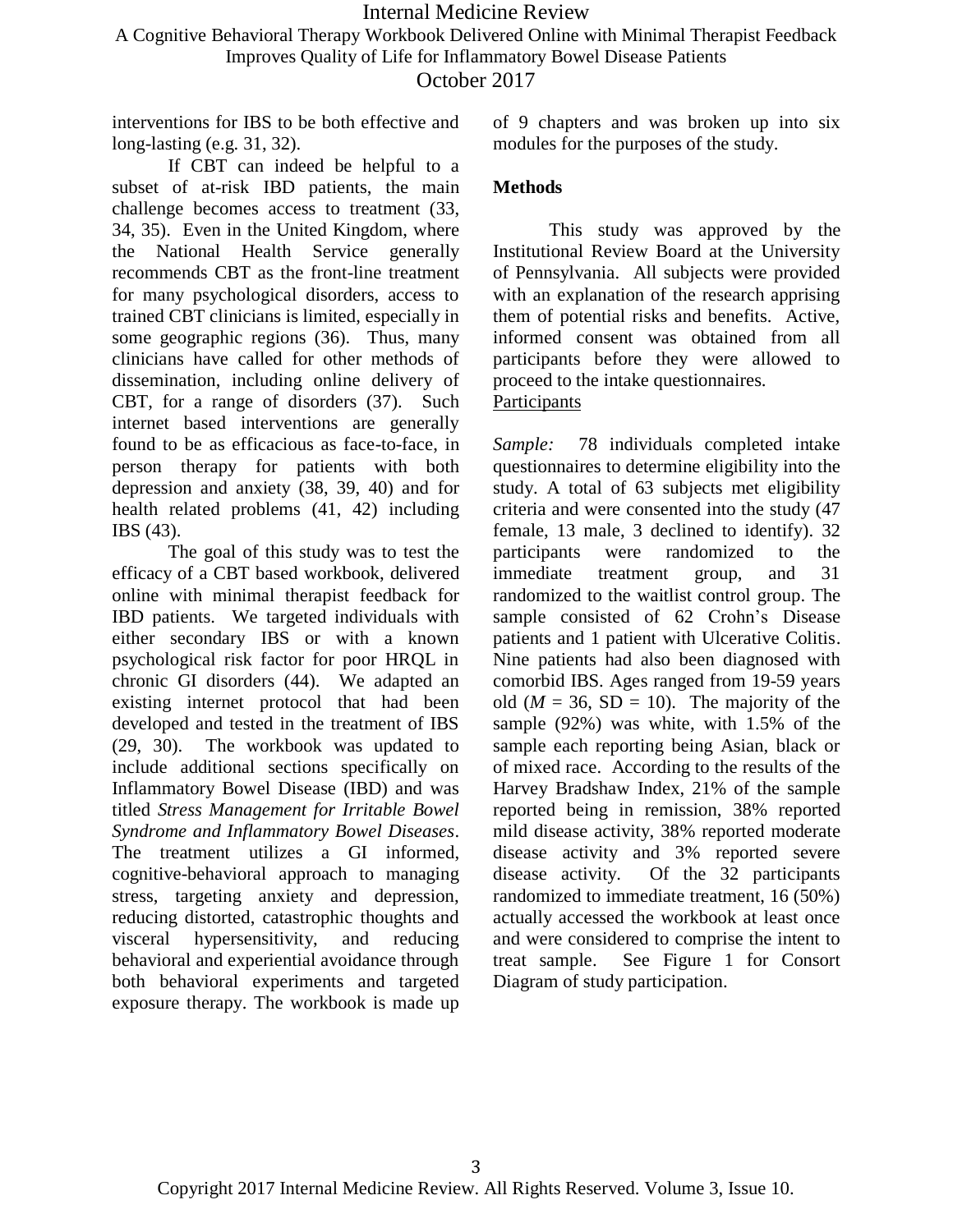Internal Medicine Review A Cognitive Behavioral Therapy Workbook Delivered Online with Minimal Therapist Feedback Improves Quality of Life for Inflammatory Bowel Disease Patients October 2017

Figure 1- Consort Diagram



*Recruitment:* Participants were recruited for the study in three ways: through online IBD support group websites and discussion forums such as Facebook, crohnsforum.com, healingwell.com, and ibdsupport.org; from a previous study (35); and through the gastroenterology department in the Hospital of the University of Pennsylvania.

Copyright 2017 Internal Medicine Review. All Rights Reserved. Volume 3, Issue 10.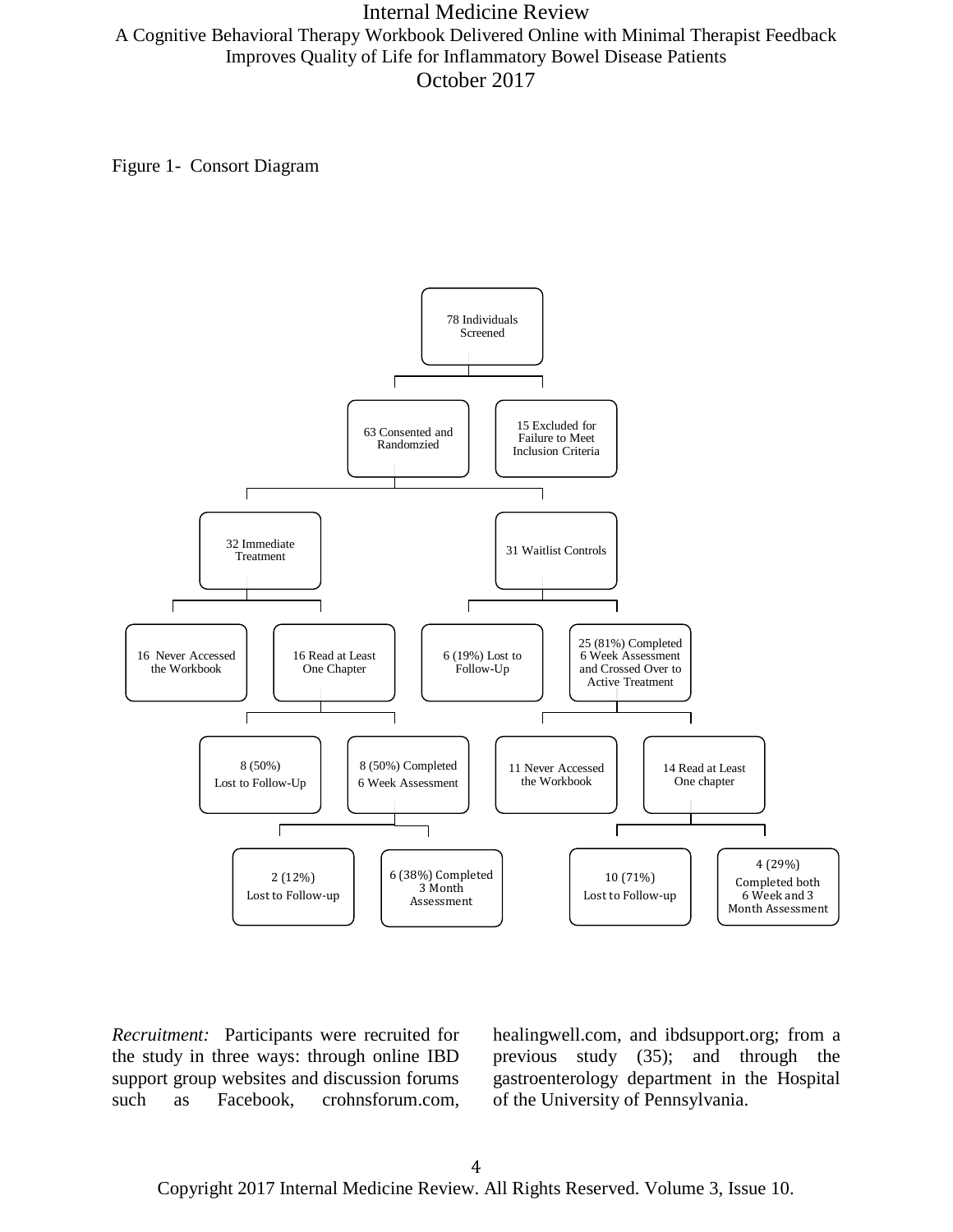A Cognitive Behavioral Therapy Workbook Delivered Online with Minimal Therapist Feedback Improves Quality of Life for Inflammatory Bowel Disease Patients

October 2017

*Inclusion/Exclusion Criteria:* Inclusion criteria included being at least 18 years old, and self-report of a previous diagnosis of either Crohn's disease or ulcerative colitis by a medical professional. Subjects who reported a diagnosis of both IBD and co-morbid IBS were automatically eligible for the study. Subjects with a sole diagnosis of IBD were eligible if they had a score of 20 or higher on the Gastrointestinal Cognitions Questionnaire (GI-COG) (44), which indicates at least moderate catastrophizing.

## Intervention

The intervention was an adapted version of an IBS-specific workbook developed for individuals with IBS (30). See Table 1.

**Module Chapters Description** Module 1 | Chapters 1-3 | Provides an introduction to the workbook, discussions on differential diagnosis, psychoeducation, and relaxation exercises. Module 2 Chapter 4 Discusses "catastrophic cognitions", and introduces cognitive restructuring. Asks participants to complete and practice thought records. Participants describe a recent situation, list their thoughts associated with the situation, list their feelings connected to those thoughts, and then list a rational response/alternative explanation for the situation. Module 3 Chapter 5 Works to focus cognitive restructuring specifically on GI symptoms and participants are asked to complete more thought records. Module 4 Chapter 6 Describes behavioral experiments. Participants are asked to think of and complete some of their own behavioral experiments and then describe what they did and how it went. Module 5 Chapters 7 and 8 Chapter 7 discusses avoidance behaviors and how to begin reducing them. Specifically discusses food avoidance. Chapter 8 discusses the empirical evidence regarding diet in relation to GI symptoms. Module 6 Chapter 9 Provides concluding remarks and discussion of relapse prevention strategies such as persistent practice of the exercises in the book, as well further treatment options.

Table 1- Intervention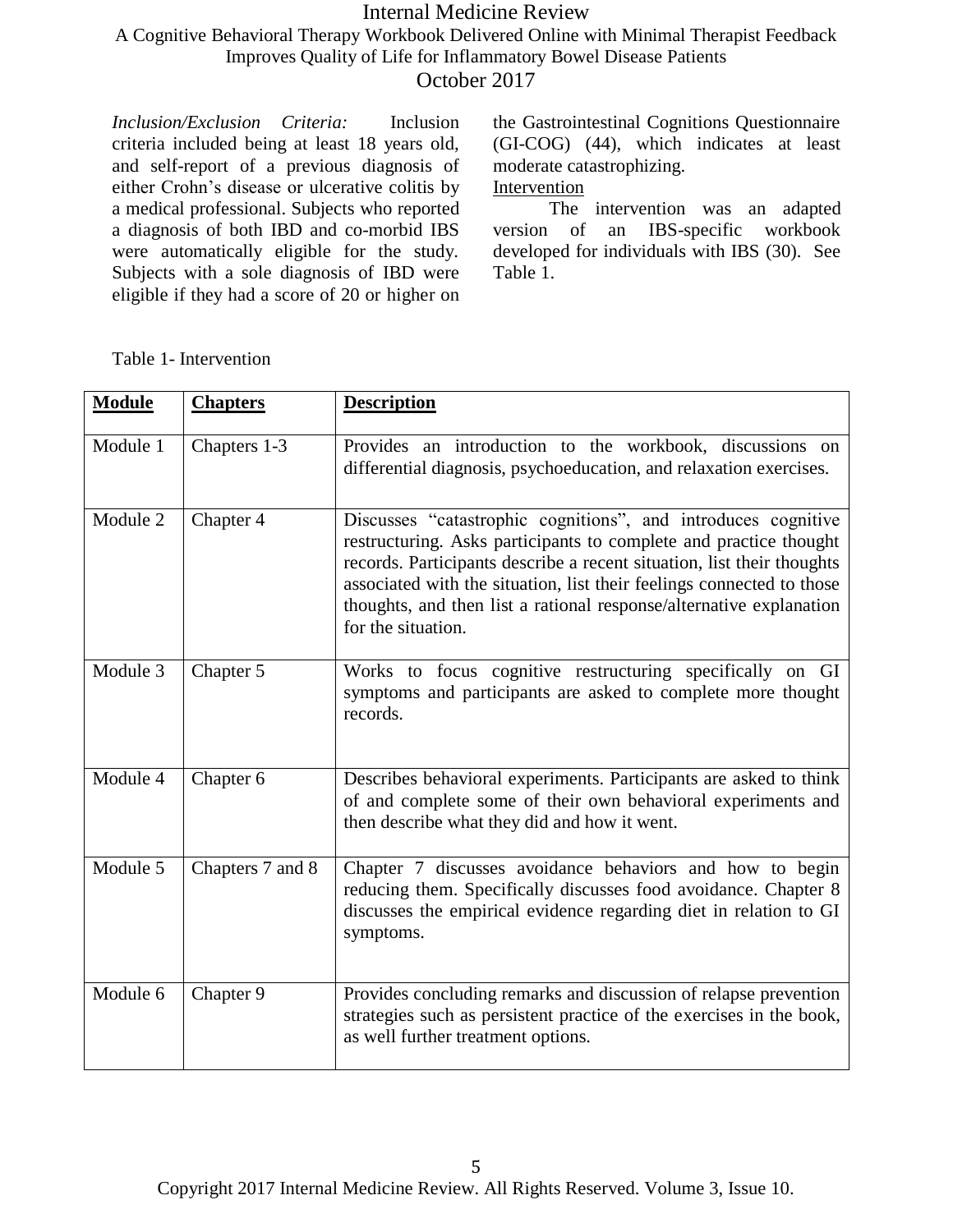A Cognitive Behavioral Therapy Workbook Delivered Online with Minimal Therapist Feedback

Improves Quality of Life for Inflammatory Bowel Disease Patients

October 2017

### Measures

**Harvey-Bradshaw Index (HBI)-**The HBI, also known as the Simple Index or Modified CDAI, is a 5-item, self-report questionnaire that assesses disease activity in Crohn's disease patients. It is easy to administer and is highly correlated with the Crohn's Disease Activity Index (CDAI)  $(r =$ .93) (45, 46).

**Gastrointestinal Symptom Rating Scale (GSRS)** – The GSRS is a 13 item selfreport scale that measures GI symptom severity across five domains (bloating, diarrhea, constipation, pain, and satiety) (47). Responses are scored on a 7-point Likert scale, ranging from 0 (Not at all) to 6 (Very Severe). Each domain has demonstrated high internal consistency, with Crohnbach's alpha ranging from .74 (pain) to .85 (satiety). The scale also demonstrates high test-retest reliability between the five domains (all  $r = .55$ ) to .70), and good convergent validity (47).

**Visceral Sensitivity Index (VSI)** - The VSI is a 15-item self-report scale that measures gastrointestinal symptom-specific anxiety (48) . Items are endorsed on a 6-point Likert scale ranging from 0 (Strongly Disagree) to 5 (Strongly Agree). It has high internal consistency, (Cronbach's alpha of about 0.93) and a mean inter-item correlation of  $r = 0.47$ . Studies have shown the VSI to have good concurrent, divergent and discriminant validity (48).

**Gastrointestinal Cognitions Questionnaire (GI-COG)-** The GI-COG is a 16 item self-report questionnaire designed to assess levels of catastrophic cognitions or catastrophizing. Items are rated on a 5-point Likert scale, ranging from 0 (Hardly) to 4 (Very much). The GI-COG has been shown to have excellent internal consistency ( $\alpha = .92$ ) and test re-test reliability ( $r = .87$ ,  $p < .001$ ) (44.

**The Short Inflammatory Bowel Disease Questionnaire (SIBDQ**) - The SIBDQ is the short version of the

Inflammatory Bowel Disease Questionnaire (IBDQ). The IBDQ is the standard instrument for assessment of health-related quality of life (HRQOL) in patients with inflammatory bowel diseases (49). The SIBDQ is made up of 10 questions across four categories: bowel symptoms, emotional health, systemic systems, and social function. Responses are scored on a 7-point Likert Scale ranging from 1 (All of the time) to 7 (None of the time). Internal consistency reliability for the IBDQ is adequate at 0.70 (49).

**Spielberger-Trait Anxiety Inventory (STAI)-** The STAI consists of 20 items that are rated on a 4-point Likert scale, ranging from 1 (Not at all) to 4 (Very much so). The items measure current feelings or states of anxiety. Scores range from 20-80. The STAI has good test-retest reliability ranging from r = .73-.86 and is internally consistent (alpha= .92) (50)

**Beck Depression Inventory (BDI)-** The BDI is a 21-item self-report questionnaire that measures current patient levels of depression. The BDI is reliable, valid, and internally consistent for use in medical patients (51).

### Procedure

All participants followed a link to the consent form and the intake questionnaires. Research assistants reviewed the responses and determined eligibility for each participant. If eligible, participants were randomized based on order of enrollment to either an immediate treatment group or waitlist control group. While order of enrollment is not a "true" randomization strategy, it does not introduce any bias when there is no blinding of participants and all outcome measures are based on self-report. *Immediate Treatment Condition:*

Participants assigned to the immediate treatment group were granted access to the first module of the online workbook. Subjects were asked to read and complete the exercises of each module before receiving the next one.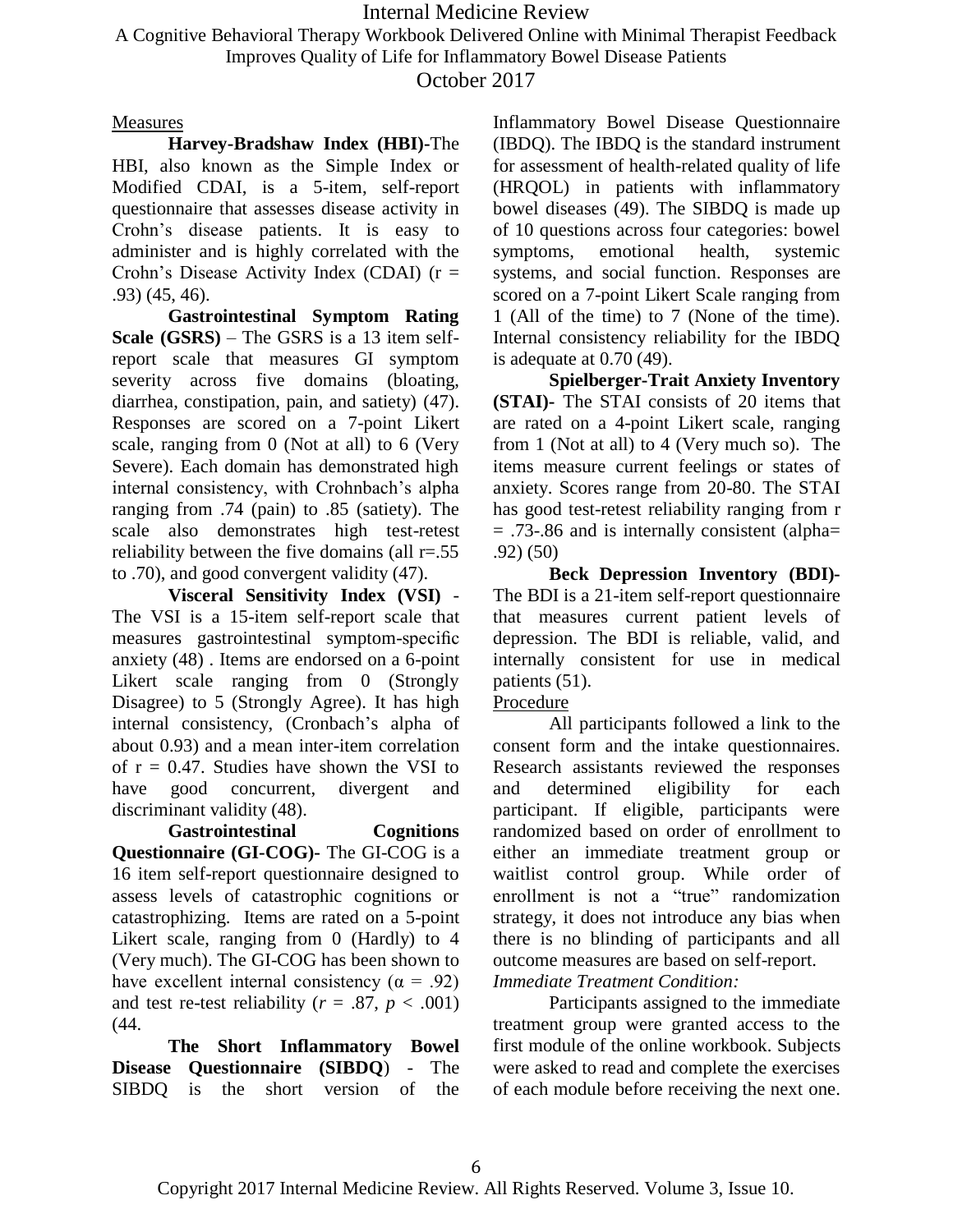A Cognitive Behavioral Therapy Workbook Delivered Online with Minimal Therapist Feedback

Improves Quality of Life for Inflammatory Bowel Disease Patients

### October 2017

The workbook was provided using Google documents. An individual Google doc was created for each participant and only the subject, study therapist (the lead author, who is a licensed clinical psychologist), and research assistants were able to view it. Participants were encouraged to read and complete study exercises directly into the Google doc. Participants indicated they read the module by marking an "X" at the end of each chapter. As participants completed the study exercises, they received written therapist support and corrective feedback into their individual workbooks. Once participants had completed each module and feedback had been received, research assistants added the next module into the participants' documents. Participants were given six weeks to complete the treatment. At the end of six weeks, subjects in the treatment group completed a set of post-treatment questionnaires. Three months after completing the treatment, participants were sent a set of 3-month follow up questionnaires to assess long-term effects of the intervention.

### *Waitlist Control Condition:*

Participants assigned to the waitlist control group were asked to wait six weeks before being given the workbook. They were sent a check-in email 3 weeks into the waiting period to remind them of their participation, thank them for their patience, and answer any questions they had at that time. At the end of six weeks, the waitlist group completed the same battery of questionnaires as the immediate treatment group. They were then crossed over to the active treatment and were granted access to their individualized workbook documents. The same procedure as the immediate treatment group was followed thereafter.

#### **Results**

### *Baseline Severity and Attrition*

At baseline, the sample reported considerable burden of illness and impaired HRQL. The baseline mean score on the SIBDQ for our sample (*M =*37) was comparable to and not significantly different from a sample with a physician confirmed diagnosis (*M =*35, *ns*) (52). Randomization was generally successful, and no significant differences were found on any demographic variables between the treatment and waitlist groups.There were also no significant differences on most of the baseline variables including HBI, GSRS, VSI, GICOG and SIBDQ. There were, however, significant differences in both depression and anxiety, with the waitlist group reporting more distress on both the BDI and the STAI than the immediate treatment group [both  $t(61) > 2.75$ , both  $p < .01$ ]. However, the differences, while statistically significant, were not particularly clinically meaningful. Both groups were in the moderate range of symptom severity on both measures. All analyses controlled for baseline symptoms.

There was significant attrition from the study across groups. In the immediate treatment group, only half the individuals accessed the workbook even once. Of those 16 individuals, 8 (50%) were lost to follow-up before the 6-week post-treatment assessment, while 8 individuals completed the intervention and the 6-week assessment. This is comparable to attrition rates in other fully online internet based trials in which the cost of "enrolling" is very low. The average attrition rate in such studies is 47% (53). In the waitlist group, 6 out of 31 individuals (19%) were lost to follow-up before the 6 week assessment. Of the 25 individuals who crossed over to the active treatment, 11 (52%) never accessed the workbook. Of the 14 individuals who accessed the workbook, 10 (71%) were lost to follow-up before the 6 week assessment. None of the baseline demographic or symptom variables were associated with attrition in either the waitlist or the immediate treatment group.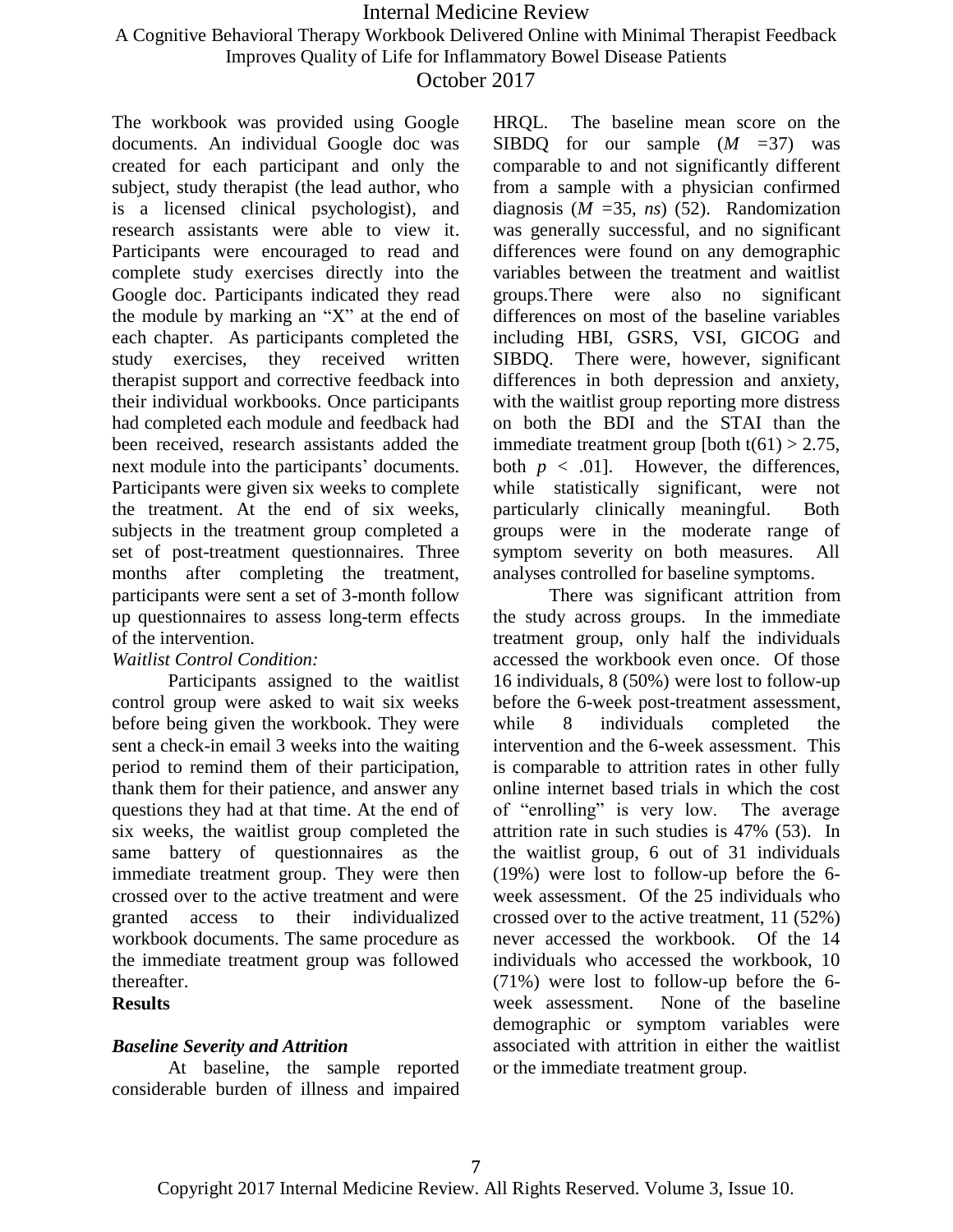A Cognitive Behavioral Therapy Workbook Delivered Online with Minimal Therapist Feedback

Improves Quality of Life for Inflammatory Bowel Disease Patients

October 2017

Because there were such high rates of attrition, results will be reported primarily as completer analyses. However, multiple imputation of missing data was also undertaken to account for attrition, and results will be reported that way as well.

### *Six Week Assessment – Treatment Completers*

Participants who completed the treatment showed statistically significant improvement compared to the waitlist control across all possible outcome measures with the exception of the HBI and the STAI. Moreover, all of the effect sizes, as measured by Cohen's *d,* were in the very large to extremely large range. For the GSRS, which assesses how *bothered* participants were by GI symptoms,  $F(1,33) = 11.68$ ,  $p = .002$ ,  $d =$ 1.06. For the VSI, which assesses visceral sensitivity and anxiety about GI symptoms,  $F(1,33) = 17.44$ ,  $p < .001$ ,  $d = 1.25$ . For the GICOG, which assesses catastrophizing about the social and occupational implications of GI symptoms,  $F(1,33) = 24.22$ ,  $p < .001$ ,  $d =$ 1.46. For the SIBDQ, which assesses IBD related quality of life,  $F(1,33) = 12.92$ ,  $p =$ .001,  $d = 1.48$ . For the BDI, which assesses depressive symptoms,  $F(1,33) = 5.54$ ,  $p < .05$ ,  $d = 1.41$ . In other words, individuals who completed the treatment showed remarkable improvement HRQL, depression, and known psychological risk factors for poor outcomes (visceral hypersensitivity and catastrophizing).

### *Three Month Follow-Up*

Individuals in the waitlist were crossed over to active treatment after the 6 week assessment. All individuals from both the immediate treatment group and the crossed-over waitlist group were pooled three months after they had finished the active treatment. Paired samples t-tests were carried out comparing their 3 month outcomes to their own baseline scores. GSRS scores had returned to being not significantly different from baseline (although the trend was still towards improvement with a moderate effect size) at  $t(7) = 1.33$ , *ns*,  $d = .56$ . However, visceral sensitivity, catastrophizing, depression and anxiety all remained significantly improved over baseline. For the VSI,  $t(7) = 3.66$ ,  $p < .01$ ,  $d = 1.46$ . For the GICOG,  $t(7) = 3.23$ ,  $p < .05$ ,  $d = 1.29$ . For the BDI,  $t(7) = 2.4$ ,  $p < .05$ ,  $d = .95$ . For the STAI,  $t(7) = 2.88$ ,  $p < .05$ ,  $d = .63$ . Quality of life remained marginally significantly improved compared to baseline with a large effect at  $t(7) = 1.96$ ,  $p = .09$ ,  $d = .97$ .

### *Multiple Imputation to Control for Attrition*

Because only fifty percent of the sample completed the 6-week post-treatment assessment, we used multiple imputation to address the missing data. SPSS version 23 allows for multiple imputation using either Markov-Chain Monte Carlo (MCMC) modeling, when the data are missing at random, or monotone imputation strategies to reduce bias when the missing data are not random. Since none of the baseline variables predicted attrition, MCMC modeling was employed. The program then supports inferential statistics using the pooled data. We set the specifications to a total of ten iterations (54). The imputation regression included sex, age, condition, all baseline measures, and post-treatment assessment variables.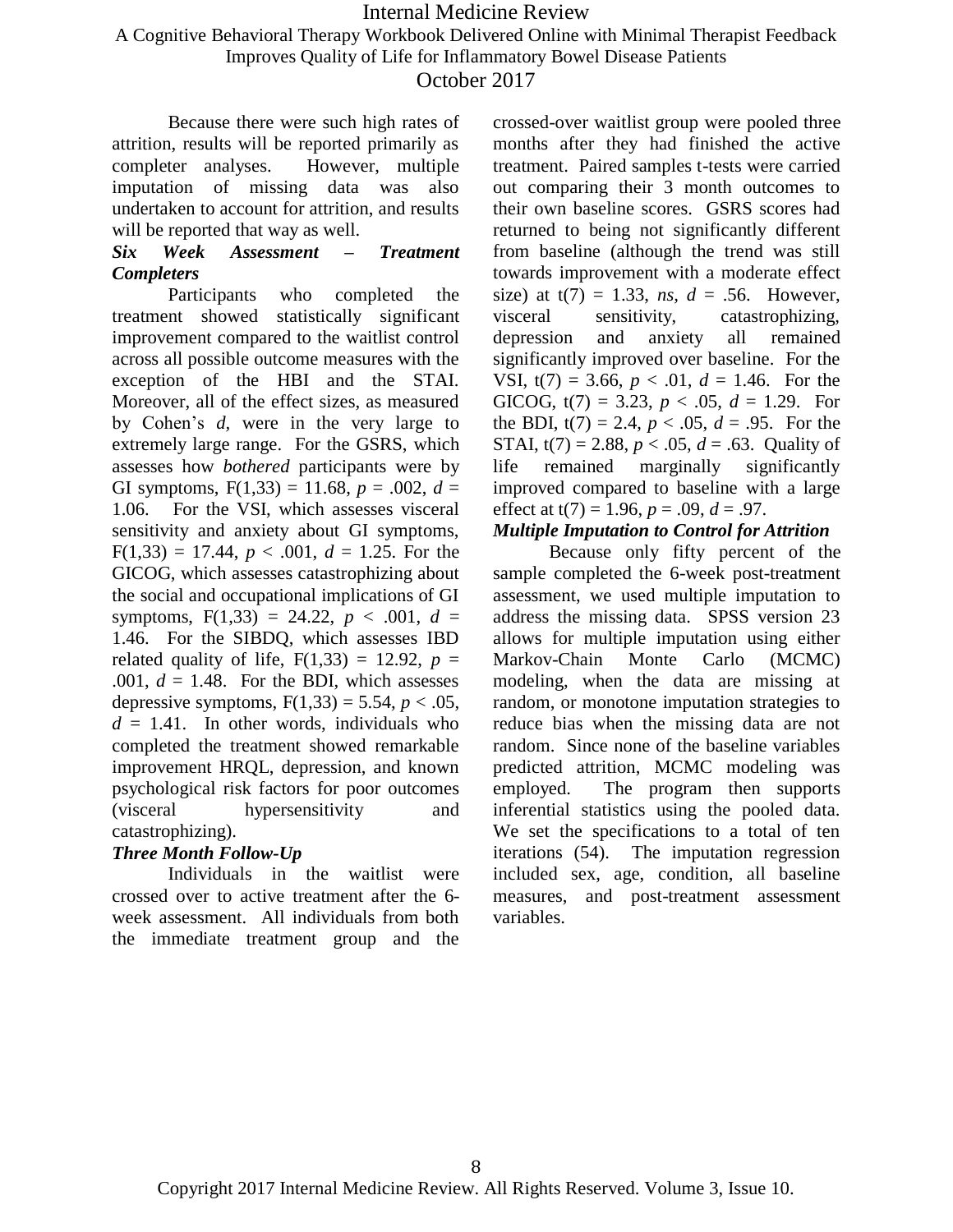## Internal Medicine Review A Cognitive Behavioral Therapy Workbook Delivered Online with Minimal Therapist Feedback Improves Quality of Life for Inflammatory Bowel Disease Patients October 2017

| Table 2 – Means and Standard Deviations of all Outcome Measures by Condition Over Time |  |  |
|----------------------------------------------------------------------------------------|--|--|
|----------------------------------------------------------------------------------------|--|--|

|              | Baseline           | 6 Weeks           | Post-Treatment<br>for | 3 Month Follow-Up All |
|--------------|--------------------|-------------------|-----------------------|-----------------------|
|              | Treatment $N = 32$ | Treatment $N = 8$ | Waitlist Control      | Participants          |
|              | Waitlist $N = 31$  | Waitlist $N = 26$ | Waitlist $N = 4$      | $\mathbf{N}=8$        |
|              |                    |                   |                       |                       |
| <b>HBI</b>   |                    |                   |                       |                       |
| Treatment    | 7.9(4.5)           | 5.6(2.1)          | NA                    | 5.25(5.5)             |
| Waitlist     | 6.5(3.4)           | 6.2(2.9)          | 3.25(1.7)             | $\rm NA$              |
| <b>GSRS</b>  |                    |                   |                       |                       |
| Treatment    | 28.1 (10.7)        | 18.9(6.9)         | NA                    | 20.5(17)              |
| Waitlist     | 28 (13.8)          | 29.6(12.7)        | 16.75(16.8)           | NA                    |
| <b>VSI</b>   |                    |                   |                       |                       |
| Treatment    | 51.4(12)           | 35.8(8.1)         | NA                    | 42.7(13)              |
| Waitlist     | 52.8(12.5)         | 49.6 (13.3)       | 46.7 (14.9)           | $\rm NA$              |
| <b>GICOG</b> |                    |                   |                       |                       |
| Treatment    | 35.7(11.7)         | 21.4(6.2)         | NA                    | 26(10.6)              |
| Waitlist     | 36.7(9.8)          | 35.3 (11.8)       | 25.3(9.7)             | $\rm NA$              |
| <b>SIBDQ</b> |                    |                   |                       |                       |
| Treatment    | 37(7.7)            | 48.8 $(5.6)$      | NA                    | 45.6(9.9)             |
| Waitlist     | 36.4(8.4)          | 37.8 (8.9)        | 44 (12.6)             | $\rm NA$              |
| <b>BDI</b>   |                    |                   |                       |                       |
| Treatment    | 18(8.7)            | 8.9(5.1)          | <b>NA</b>             | 13.8(5.8)             |
| Waitlist     | 24.8 (9.9)         | 21.8(11.9)        | 22(11.9)              | NA                    |
| <b>STAI</b>  |                    |                   |                       |                       |
| Treatment    | 47.8(8.7)          | 42(9.5)           | NA                    | 47(9.6)               |
| Waitlist     | 54.1 (9)           | 51.2(11)          | 58 (9)                | $\rm NA$              |

Copyright 2017 Internal Medicine Review. All Rights Reserved. Volume 3, Issue 10.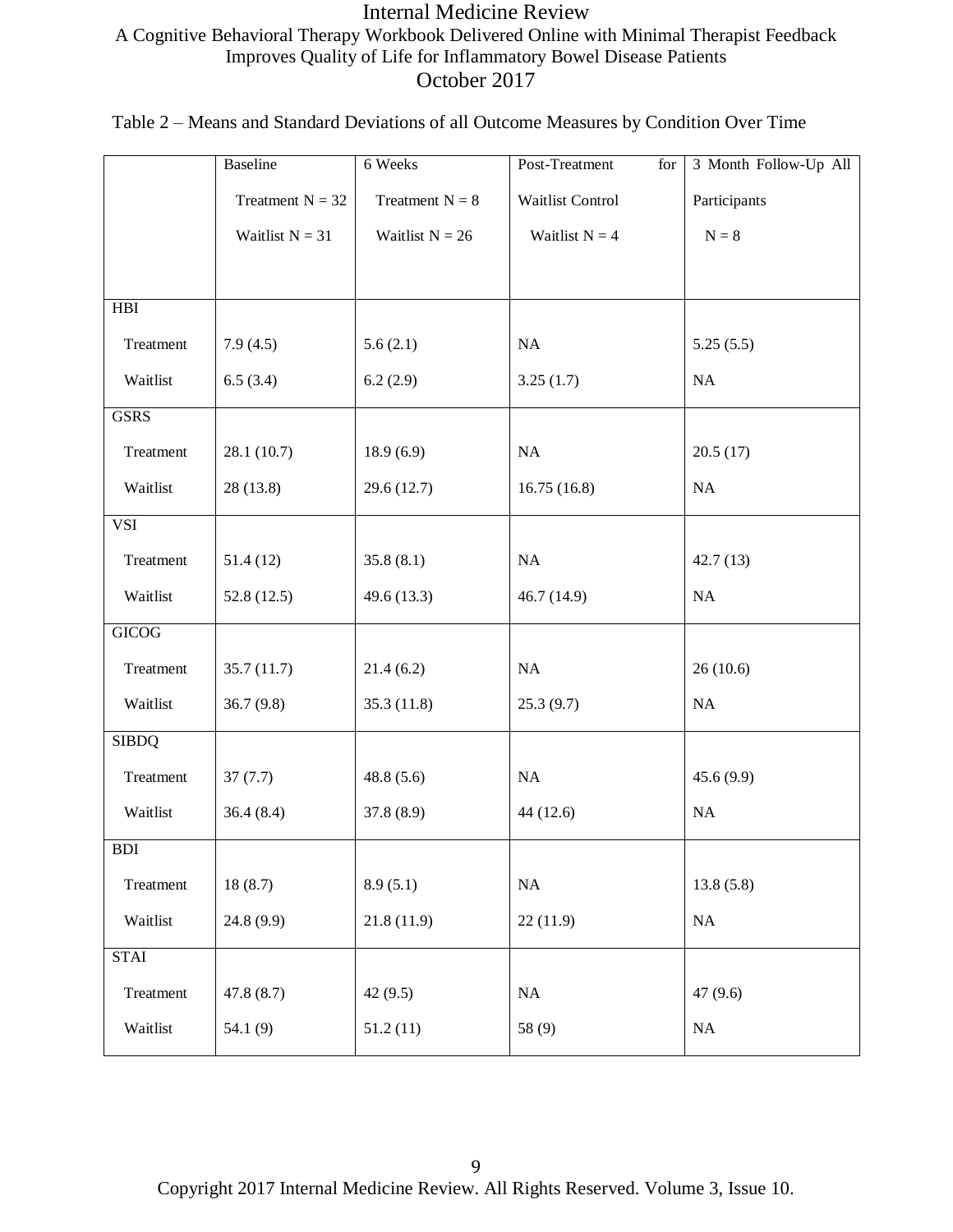A Cognitive Behavioral Therapy Workbook Delivered Online with Minimal Therapist Feedback

Improves Quality of Life for Inflammatory Bowel Disease Patients

### October 2017

We then ran ANCOVAs comparing baseline symptoms to symptoms at 6 weeks across the active treatment and waitlist control conditions using the pooled imputed data. We found highly significant differences across *all* the variables, with the treatment group improving across the board compared to the waitlist. For the HBI,  $F(1,663) = 12.2$ ,  $p = .001$ . For the GSRS,  $F(1,663) = 145$ ,  $p <$ .001. For the VSI,  $F(1,663) = 397$ ,  $p < .001$ . For the GICOG,  $F(1,663) = 592$ ,  $p < .001$ . For the SIBDQ,  $F(1,663) = 219$ ,  $p < .001$ . For the BDI,  $F(1,663) = 85$ ,  $p < .001$ . For the STAI,  $F(1,373) = 21$ ,  $p < .001$ . Thus, even using the most sophisticated and conservative estimates of missing data (e.g. compared to last-observation-carried-forward or LOCF analyses), the results of treatment appear to be robust.

Similarly, the pooled imputed data for all treatment completers showed significant maintenance of gains at three months, with 3 month post-treatment scores remaining significantly improved for the VSI, the GICOG and the SIBDQ.

### **Discussion**

The goal of this study was to test the acceptability and efficacy of a GI informed CBT based workbook delivered online with minimal therapist feedback for a sub-set of individuals with IBDs. We predicted that the workbook would effectively lower levels of catastrophizing, visceral sensitivity, and depression in a population of at risk IBD patients. We also hypothesized that participants who completed the treatment workbook would have improved health related quality of life when compared to a waitlist control group. These hypotheses were strongly supported for individuals who completed the treatment. They did indeed show significantly lower levels of catastrophizing as measured by the GI-COG, and lower visceral sensitivity or anxiety about their gut symptoms as measured by the VSI. Completers also reported a greater decrease in depression symptoms and being bothered by GI symptoms less compared to the waitlist group. In addition, they reported significantly improved HRQL despite no change in disease activity. Multiple imputations to account for attrition resulted in very similar findings. Moreover, many of the gains were maintained at 3-month follow-up post-treatment. Results suggests that a GI informed CBT workbook delivered online with minimal therapist feedback can be quite helpful for IBD patients with known psychological risk factors and/or co-morbid IBS, but may not be acceptable to about half the patients to whom it is offered.

One limitation of this study is that no formal diagnostic criteria beyond self-report were used as part of the inclusion criteria. In addition, all of our baseline and outcome measures were self-report. However, overall HBI scores were equivalent to physician referred samples, and the majority reported having an active flare at baseline. This suggests our sample was appropriate for the study. In addition, not requiring physician confirmation of diagnosis maximizes our external validity. This is exactly the population, largely recruited from online support groups and forums, that would be the most likely to seek out and purchase self-help books. However, in the future the findings should be replicated in a sample with physician confirmed diagnoses.

The major limitation of these findings is that there was significant attrition from the study. Fifty percent of the participants initially assigned to the immediate treatment group never actually opened the book. Of those who did open the book, only half completed the 6-week assessment. This suggests that the "true" level of attrition was about 50%, comparable to most internet based trials (54). Given the extremely low cost of being consented into the study, we consider this the best way to think about the data.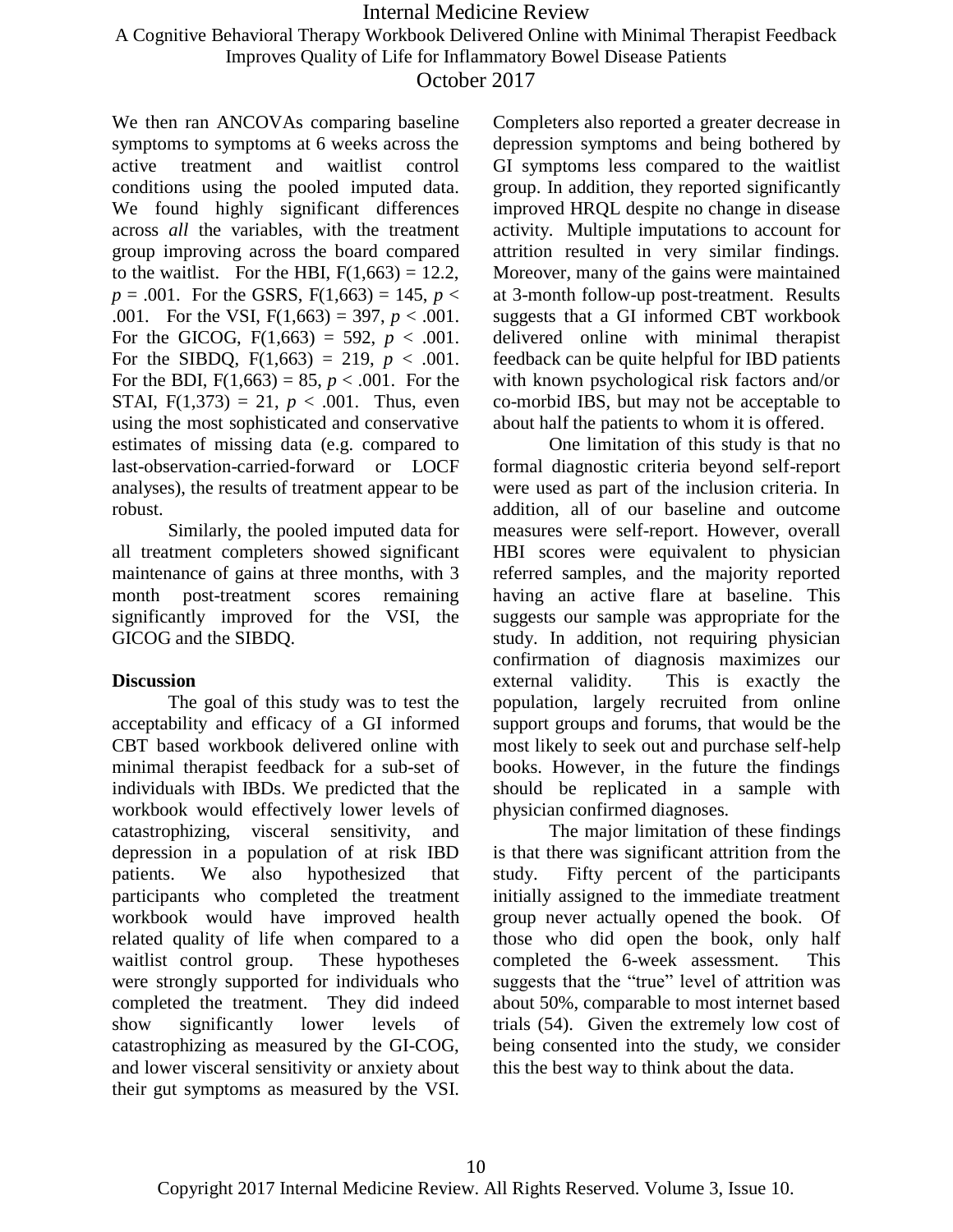A Cognitive Behavioral Therapy Workbook Delivered Online with Minimal Therapist Feedback Improves Quality of Life for Inflammatory Bowel Disease Patients

October 2017

We were able to contact 10 of the individuals who dropped out early on and requested feedback from them about their reasons for leaving the study. Not a single person suggested that the treatment felt irrelevant or not applicable. Rather, every person cited other intervening life complications or disease burden. For example, half the people cited lack of time. Others noted that they had been hospitalized shortly after consenting or that they were preparing for surgery. Most requested that we *resend* the workbook links so that they could read it when they had time.

Nevertheless, the high rates of attrition do raise important questions about the *acceptability* of this sort of psychological intervention with the IBD population. Many IBD patients, even those with co-morbid IBS or clear psychological risk factors, may be reluctant to undertake psychotherapy for what they view as a purely medical condition. Indeed, current guidelines for the management of Crohn's disease in adults promulgated by the American College of Gastroenterology note only that the role of stress is controversial, and mention psychosocial functioning only in the context of surgery (55). This is unfortunate, because it is clear from prior research that effective psychosocial treatment can decrease overall disease burden. It is also clear from the current findings that a low-cost, highly accessible and easy to disseminate CBT workbook *can* be significantly and dramatically helpful to *some* individuals with IBDs, reducing depression and GI related

distress and improving health related quality of life.

Despite the limitations, we deem these results to be encouraging. This study was the first of its kind to test the efficacy of a largely self-help intervention involving no face-toface consultation with a therapist for patients with IBDs. Many participants provided very positive feedback about the workbook, saying they found it to be supportive and helpful in reducing stress and coping with their disease. A number of them noted the *need* for this sort of intervention. For example, one participant wrote:

*"GI doctors deal with the physical, but we don't get support for the emotional part.* 

*Thank you for all of your support!"*  Another commented:

*"I think that this is an excellent method for helping patients with IBD cope with the anxieties that can come up. Having gone through this workbook, I feel better able to tackle them. THANK YOU!"*

We are hopeful that future research will help to refine this treatment and make it both more acceptable and more effective. We are also hopeful that GI doctors will recognize the importance of helping patients find a way to address the complex psychosocial and emotional ramifications of living with an IBD, and will recommend empirically supported, CBT based adjunctive psychosocial support.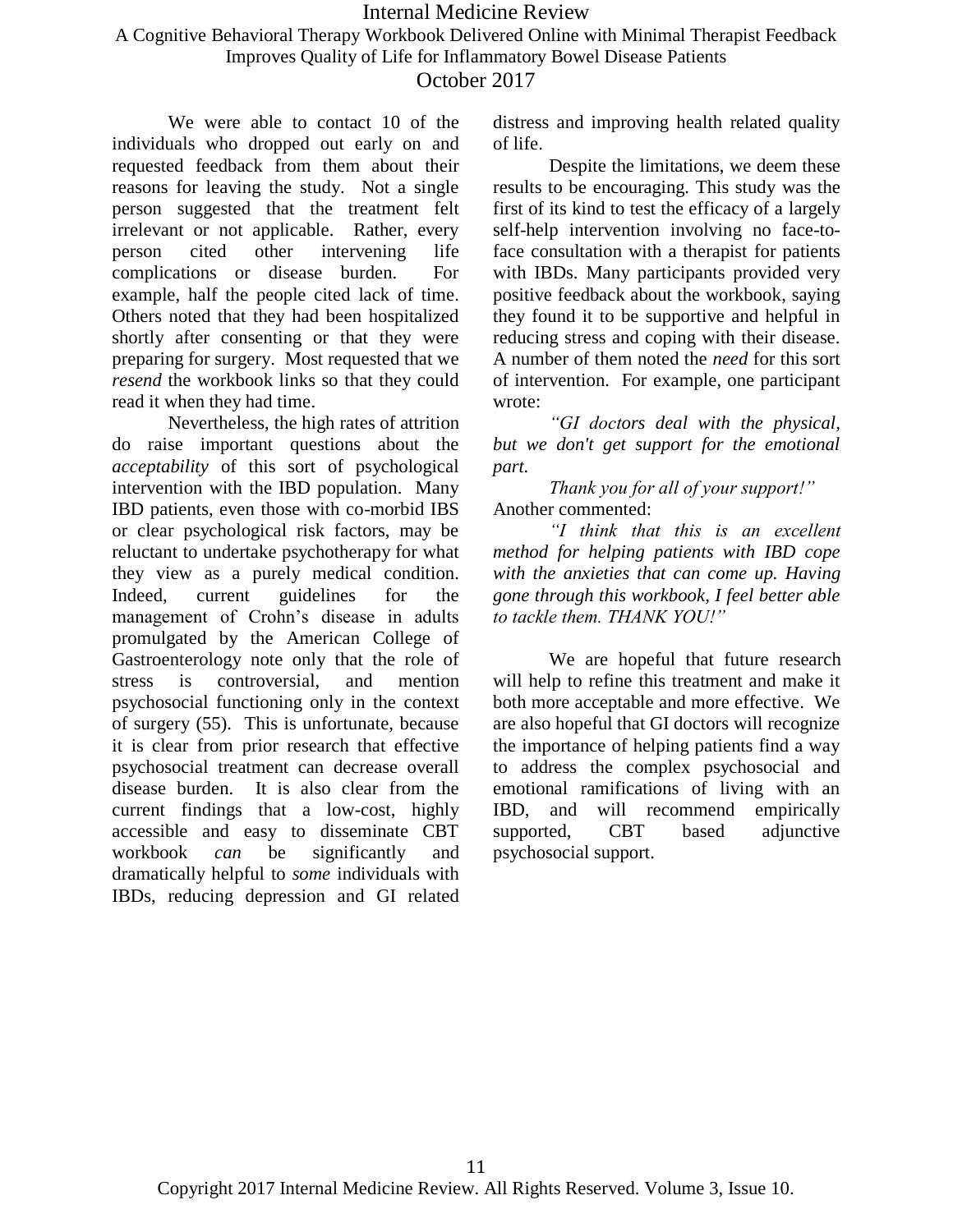A Cognitive Behavioral Therapy Workbook Delivered Online with Minimal Therapist Feedback Improves Quality of Life for Inflammatory Bowel Disease Patients

October 2017

References

1. Walker JR, Ediger JP, Graff LA, et al. The Manitoba IBD Cohort Study: A Population-Based Study of the Prevalence of Lifetime and 12-Month Anxiety and Mood Disorders. American J of Gastroenterol. 2008;103:1989–1997.

2. Mikocka-Walus AA, Turnbull DA, Moulding, NT, et al. Controversies surrounding the comorbidity of depression and anxiety in inflammatory bowel disease patients: A literature review. Inflamm Bowel Dis. 2007 Feb;13(2):225–234.

3. Nordin K, Påhlman L, Larsson K, et al. Health-related quality of life and psychological distress in a population-based sample of Swedish patients with inflammatory bowel disease. Scand J Gastroenterol. 2002;37:450–457.

4. Iglesias-Rey M, Barreiro-de Acosta M, Caamaño-Isorna F, et al. Psychological factors are associated with changes in the health-related quality of life in inflammatory bowel disease. Inflamm Bowel Dis. 2014 Jan;20(1):92-102. doi: 10.1097/01.MIB.0000436955.78220.bc.

5. Guthrie E, Jackson J, Shaffer J, et al. Psychological disorder and severity of inflammatory bowel disease predict healthrelated quality of life in ulcerative colitis and Crohn's disease. American J Gastroenterol. 2002;97(8):1994–1999.

6. Bernstein CN, Singh S, Graff LA, Walker JR, Miller N, Cheang M. A prospective population-based study of triggers of symptomatic flares in IBD. Am J Gastroenterol. 2011;105(9):1994–2002.

7. Sajadinejad MS, Asgari K, Molavi H, Kalantari M, and Adibi P. Psychological Issues in Inflammatory Bowel Disease: An Overview. Gastroenterology Research and Practice, vol. 2012, Article ID 106502, 11 pages, 2012. doi:10.1155/2012/106502

8. Mittermaier C, Dejaco C, Waldhoer T, et al. Impact of depressive mood on relapse in patients with inflammatory bowel disease: a prospective 18-month follow-up study. Psychoso Med. 2004;66(1):79–84.

9. Maunder RG, Levenstein S. The role of stress in the development and clinical course of inflammatory bowel disease: epidemiological evidence. Curr Mol Med. 2008;8(4):247–52.

10. Mawdsley JE, Rampton DS. Psychological stress in IBD: new insights into pathogenic and therapeutic implications. Gut. 2005;54(10):1481–1491. doi:10.1136/gut.2005.064261

11. Mawdsley JE, Rampton DS. (2006). The role of psychological stress in inflammatory bowel disease. Neuroimmunomodulation. 2006;13(5-6):327–336. doi:10.1159/000104861

12. Graff LA, Walker JR, Clara I, et al. Stress coping, distress, and health perceptions in inflammatory bowel disease and community controls. American J Gastroenterol. 2009;104(12):2959–2969. doi:10.1038/ajg.2009.529

13. Knowles SR, Monshat K, Castle DJ. The Efficacy and Methodological Challenges of Psychotherapy for Adults with Inflammatory Bowel Disease: A Review. Inflamm Bowel Dis. 2013;19(12):2704– 2715.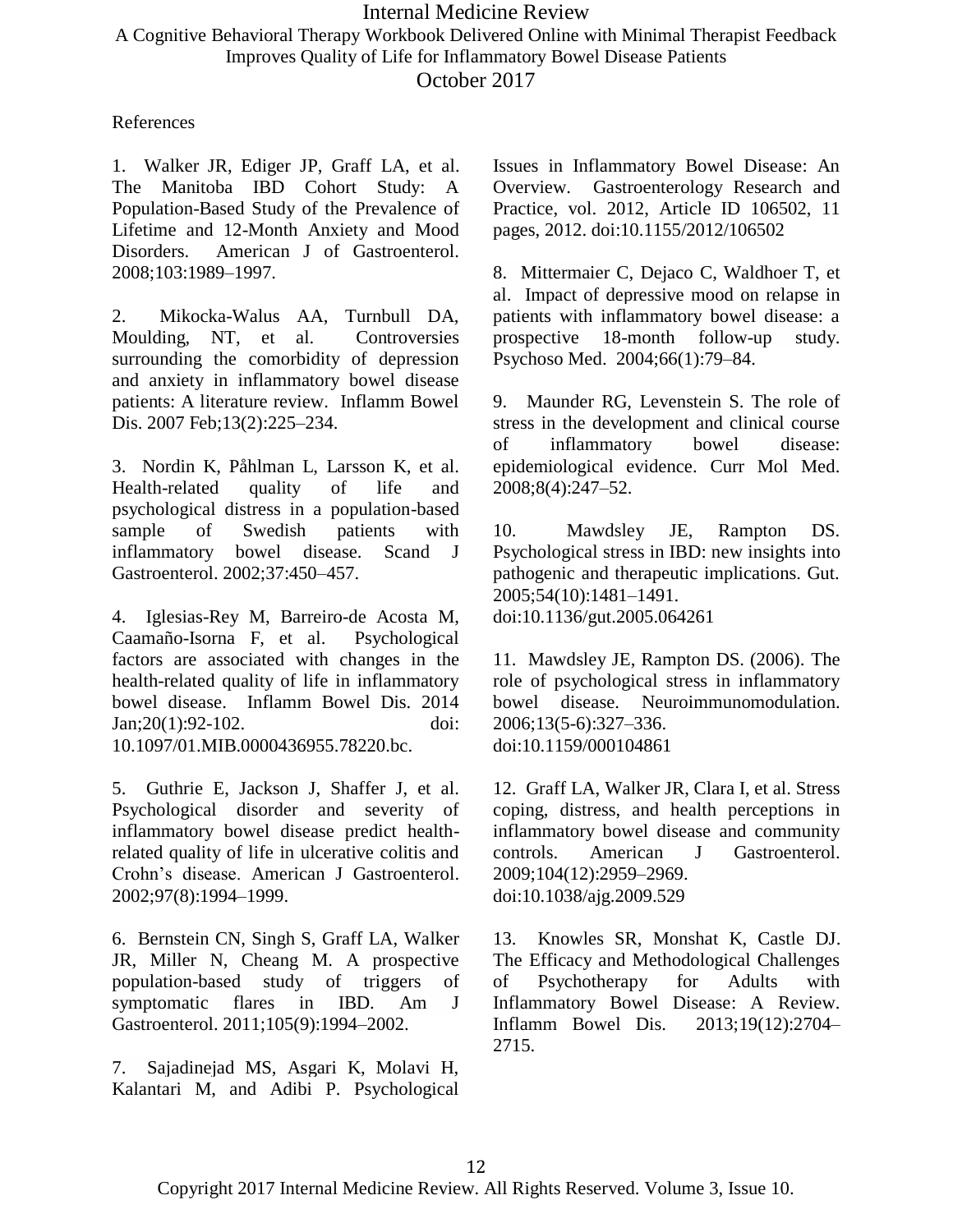A Cognitive Behavioral Therapy Workbook Delivered Online with Minimal Therapist Feedback Improves Quality of Life for Inflammatory Bowel Disease Patients

October 2017

14. Bennebroek Evertsz' F, Thijssens NA, Stokkers PC, et al. Do Inflammatory Bowel Disease patients with anxiety and depressive symptoms receive the care they need? J Crohns Colitis. 2012 Feb;6(1):68-76. doi: 10.1016/j.crohns.2011.07.006. Epub 2011 Sep 9.

15. Deter HC, Keller W, von Wietersheim J, et al. Psychological treatment may reduce the need for healthcare in patients with Crohn's disease. Inflamm Bowel Dis. 2007 Jun;13(6):745-52.

16. von Wietersheim J, Kessler H. Psychotherapy with chronic inflammatory bowel disease patients: a review. Inflamm Bowel Dis. 2006;12:1175–1184.

17. Thompson RD, Craig A, Crawford EA, et al. Longitudinal results of cognitive behavioral treatment for youths with inflammatory bowel disease and depressive symptoms. J Clin Psychol in Med Settings. 2012;19(3):329-337.

doi:http://dx.doi.org/10.1007/s10880-012- 9301-8

18. Szigethy E, Kenney E, Carpenter J, et al. Cognitive-behavioral therapy for adolescents with inflammatory bowel disease and subsyndromal depression. J American Acad of Child & Adoles Psychiatry. 2007;46(10):1290-1298.

doi:http://dx.doi.org/10.1097/chi.0b013e3180 f6341f

19. McCombie AM, Mulderb, RT, Gearrya RB. Psychotherapy for inflammatory bowel disease: A review and update. J of Crohn's and Colitis. 2013;7(12,15):935–949.

21. Mikocka-Walus A, Bampton P, Hetzel D, et al. Cognitive-behavioural therapy has no effect on disease activity but improves quality of life in subgroups of patients with inflammatory bowel disease: a pilot randomised controlled trial. BMC Gastroenterology. 2015;15:54.

22. Mikocka-Walus A, Bampton P, Hetzel D, et al. Cognitive-behavioural therapy for inflammatory bowel disease: 24-month data from a randomised controlled trial. Interna J of Behav Med. 2016:doi:http://dx.doi.org/10.1007/s12529- 016-9580-9

23. Halpin SJ, Ford AC. Prevalence of symptoms meeting criteria for irritable bowel syndrome in inflammatory bowel disease: systematic review and meta-analysis. Am J Gastroenterol. 2012 Oct;107(10):1474-82. Epub 2012 Aug 28.

24. Simrén M, Axelsson J, Gillberg R, Abrahamsson H, Svedlund J, Björnsson ES Quality of life in inflammatory bowel disease in remission: the impact of IBS-like symptoms and associated psychological factors. Am J Gastroenterol. 2002;97(2):389.

25. Minderhoud IM, Oldenburg B, Wismeijer JA, van Berge Henegouwen GP, Smout AJ IBS-like symptoms in patients with inflammatory bowel disease in remission; relationships with quality of life and coping behavior. Dig Dis Sci. 2004;49(3):469.

26. Farrokhyar F, Marshall JK, Easterbrook B, Irvine EJ. Functional gastrointestinal disorders and mood disorders in patients with inactive inflammatory bowel disease: prevalence and impact on health. Inflamm Bowel Dis. 2006;12(1):38.

27. Craske MG, Wolitzky-Taylor KB, Labus J, Wu S, Frese M, Mayer EA, Naliboff BD. A cognitive-behavioral treatment for irritable bowel syndrome using interoceptive exposure to visceral sensations. Behav Res Ther. 2011 Jun;49(6-7):413-21. doi: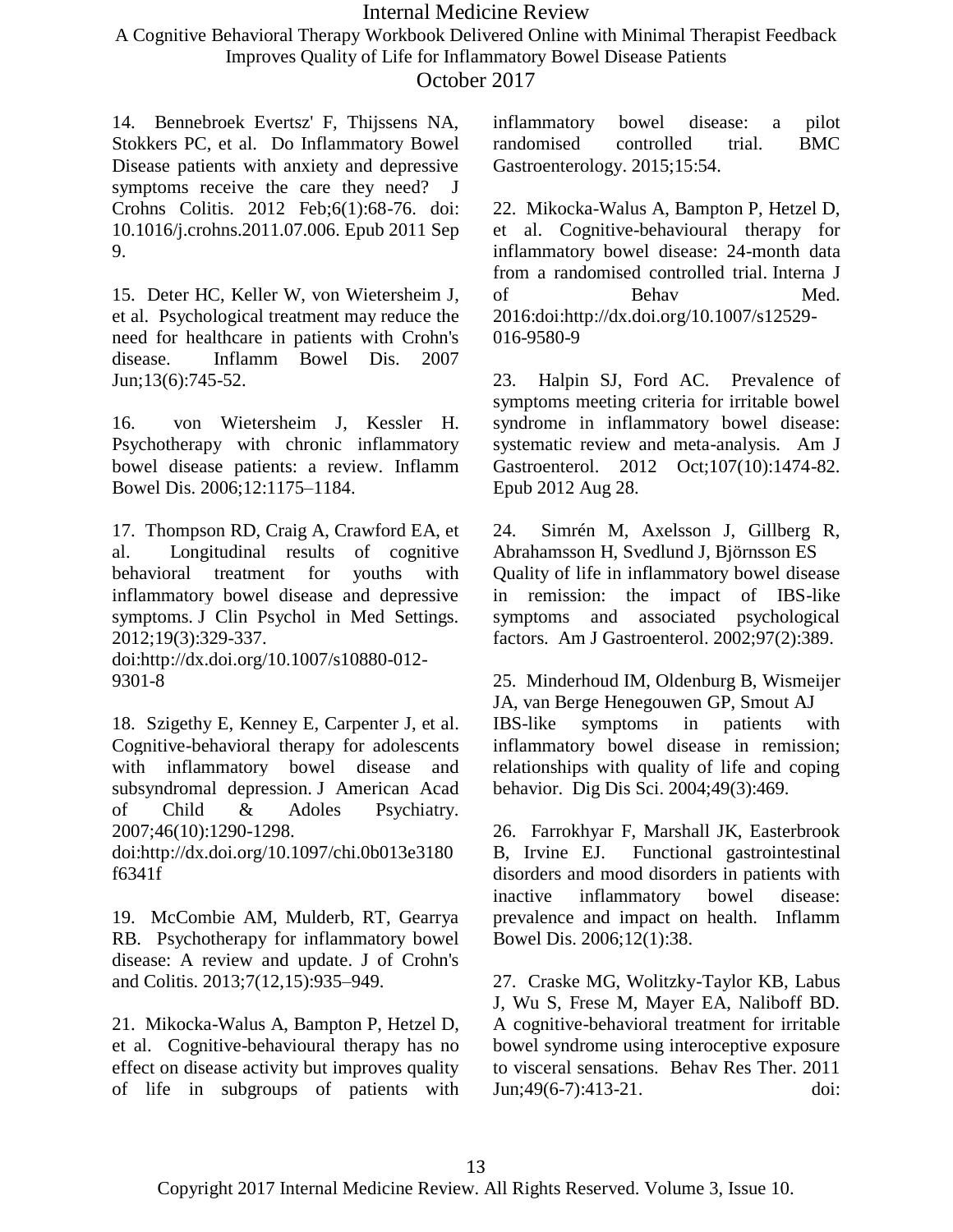A Cognitive Behavioral Therapy Workbook Delivered Online with Minimal Therapist Feedback Improves Quality of Life for Inflammatory Bowel Disease Patients

October 2017

10.1016/j.brat.2011.04.001. Epub 2011 Apr 19.

28. Ljótsson B, Andersson G, Andersson E, Hedman E, Lindfors P, Andréewitch S, Rück C, Lindefors N. Acceptability, effectiveness, and cost-effectiveness of internet-based exposure treatment for irritable bowel syndrome in a clinical sample: a randomized controlled trial. BMC Gastroenterol. 2011 Oct 12;11:110. doi: 10.1186/1471-230X-11- 110.

29. Hunt MG, Moshier S, Milonova M. Brief cognitive-behavioral internet therapy for irritable bowel syndrome. Behav Res Ther. 2009 Sep;47(9):797-802. doi: 10.1016/j.brat.2009.05.002. Epub 2009 May 20.

30. Hunt M, Ertel E, Coello J, Rodriguez, L. Empirical Support for a Self-Help Treatment for IBS. Cognitive Therapy and Research, 2014 39(2), 215-227. doi:http://dx.doi.org/10.1007/s10608-014- 9647-3

31. Laird KT, Tanner-Smith EE, Russell AC, Hollon SD, Walker LS. Short-term and Long-term Efficacy of Psychological Therapies for Irritable Bowel Syndrome: A Systematic Review and Meta-analysis. Clin Gastroenterol Hepatol. 2016 Jul;14(7):937- 947.e4. doi: 10.1016/j.cgh.2015.11.020. Epub 2015 Dec 22.

32. Li L, Xiong L, Zhang S, et al. Cognitive–behavioral therapy for irritable bowel syndrome: A meta-analysis. J Psychosomatic Res. 2014;77(1):1–12.

33. Mohr DC, Hart SL, Howard I, Julian L, Vella L, Catledge C, et al. Barriers to psychotherapy among depressed and nondepressed primary care patients. Annals of Behav Med. 2006;32(3):254–8.

34. Young AS, Klap R, Sherbourne CD, Wells KB. The quality of care for depressive and anxiety disorders in the United States. Archives Gen Psychiatry. 2001;58(1):55–61.

35. Bee PE, Lovell K, Lidbetter N, Easton K, Gask L. "You can't get anything perfect": user perspectives on the delivery of cognitive behavioural therapy by telephone. Soc Sci Med. 2010 Oct; 71(7):1308-15.

36. Cavanagh K. Geographic inequity in the availability of cognitive behavioural therapy in England and Wales: a 10-year update. Behav Cogn Psychother. 2014 Jul;42(4):497- 501. doi: 10.1017/S1352465813000568. Epub 2013 Jul 8.

37. Olthius JV, Watt MC, Bailey K, et al. Therapist-supported internet cognitive– behavioural therapy for anxiety disorders in adults. BJPsych Advances Sep 2015;21(5):290; DOI: 10.1192/apt.21.5.290

38. Newman MG, Szkodny LE, Llera SJ, et al. A review of technology-assisted self-help and minimal contact therapies for anxiety and depression: is human contact necessary for therapeutic efficacy? Clin Psych Review. 2011;31(1):89–103.

doi:10.1016/j.cpr.2010.09.008

39. Ruwaard J, Lange A, Schrieken B, Dolan CV, Emmelkamp P. The effectiveness of online cognitive behavioral treatment in routine clinical practice. PLoS One. 2012;7(7):e40089. doi: 10.1371/journal.pone.0040089. Epub 2012 Jul 5.

40. Spek, V, Cuijpers, P, Nyklicek, I, et al. Internet-based cognitive behavior therapy for symptoms of depression and anxiety: a metaanalysis. Psychological Med. 2007 March;37(3): 319-328.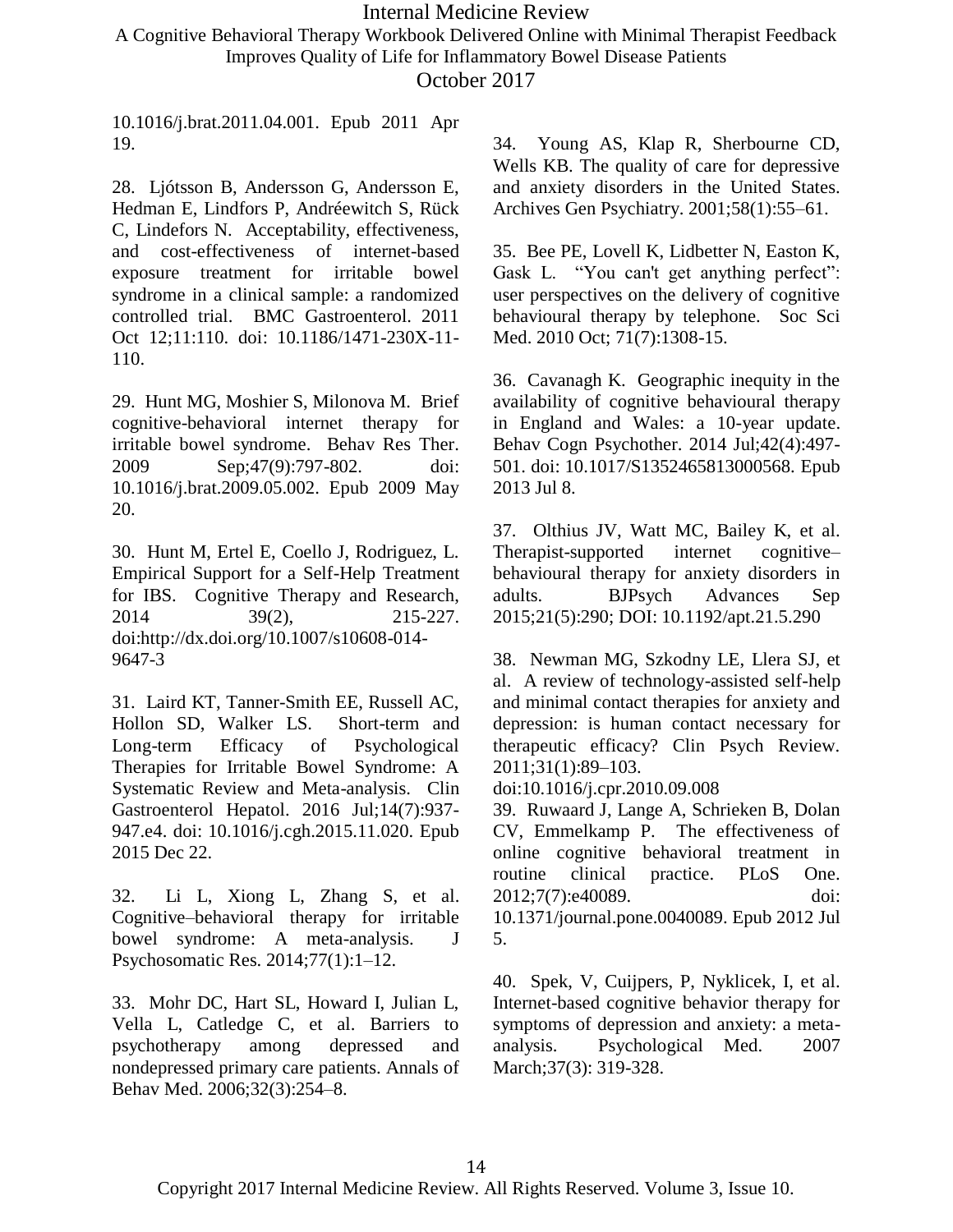A Cognitive Behavioral Therapy Workbook Delivered Online with Minimal Therapist Feedback Improves Quality of Life for Inflammatory Bowel Disease Patients

October 2017

41. Cuijpers P. Internet-administered cognitive behavior therapy for health problems: a systematic review. J Behav Med. 2008 April;31(2):169–177.

42. Beatty L, Lambert S. A systematic review of internet-based self-help therapeutic interventions to improve distress and diseasecontrol among adults with chronic health conditions. Clin Psychol Rev. 2013 Jun;33(4):609-22.

43. Ljotsson B, Hedman E, Lindfors P, et al. Long-term follow-up of internet-delivered exposure and mindfulness based treatment for irritable bowel syndrome. Behav Res Ther. 2011 Jan;49(1):58-61.

44. Hunt M, Ertel E, Coello J, et al. Development and validation of the GI-Cognitions Questionnaire. Cog Ther Res. 2014;38(4):472-482.

[http://www.springerlink.com/openurl.asp?gen](http://www.springerlink.com/openurl.asp?genre=article&id=doi:10.1007/s10608-014-9607-y) [re=article&id=doi:10.1007/s10608-014-9607](http://www.springerlink.com/openurl.asp?genre=article&id=doi:10.1007/s10608-014-9607-y) [y](http://www.springerlink.com/openurl.asp?genre=article&id=doi:10.1007/s10608-014-9607-y)

45. Vermeire S, Schreiber S, Sandborn WJ., et al. (2010). Correlation between the Crohn's disease activity and Harvey-Bradshaw indices in assessing Crohn's disease severity. Clin Gastro Hep. 2010;8(4):357–363. doi:10.1016/j.cgh.2010.01.001

46. Yoshida EM. (1999). The Crohn's Disease Activity Index, its derivatives and the Inflammatory Bowel Disease Questionnaire: a review of instruments to assess Crohn's disease. Canadian J Gastro. 1999;13(1):65– 73.

47. Wiklund IK, Fullerton S, Hawkey CJ, et al. (2003). An irritable bowel syndromespecific symptom questionnaire: development and validation. Scand J Gastro. 2003;38(9):947–954.

48. Labus JS, Bolus R, Chang L, et al. The Visceral Sensitivity Index: development and validation of a gastrointestinal symptomspecific anxiety scale. Ali Pharm Ther. 2004;20(1):89–97. doi:10.1111/j.1365- 2036.2004.02007.x

49. Pallis AG, Mouzas IA, Vlachonikolis IG. The inflammatory bowel disease questionnaire: a review of its national validation studies. Inflam Bowel Dis. 2004;10(3):261–269.

50. Spielberger CD. Assessment of state and trait anxiety: Conceptual and methodological issues. Southern Psychologist. 1985;2(4):6– 16.

51. Arnau RC, Meagher MW, Norris MP, et al. Psychometric evaluation of the Beck Depression Inventory-II with primary care medical patients. Health Psych. 2001;20(2): 112–119. doi:10.1037/0278-6133.20.2.112

52. Irvine EJ, Zhou Q, Thompson AK. The Short Inflammatory Bowel Disease Questionnaire: a quality of life instrument for community physicians managing inflammatory bowel disease. CCRPT Investigators. Canadian Crohn's Relapse Prevention Trial. American J Gastro. 1996;91(8), 1571–1578.

53. Mathieu E, McGeechan K, Barratt A, et al. Internet-based randomized controlled trials: a systematic review. J American Med Informatics Assoc. 2013;20(3):568-576.

54. Spratt M, Carpenter J, Sterne JA, et al. Strategies for multiple imputation in longitudinal studies. Am J Epidemiol. 2010 Aug 15;172(4):478-87. doi: 10.1093/aje/kwq137. Epub 2010 Jul 8.

55. Lichtenstein GR, Hanauer SB, Sandborn WJ; Practice Parameters Committee of